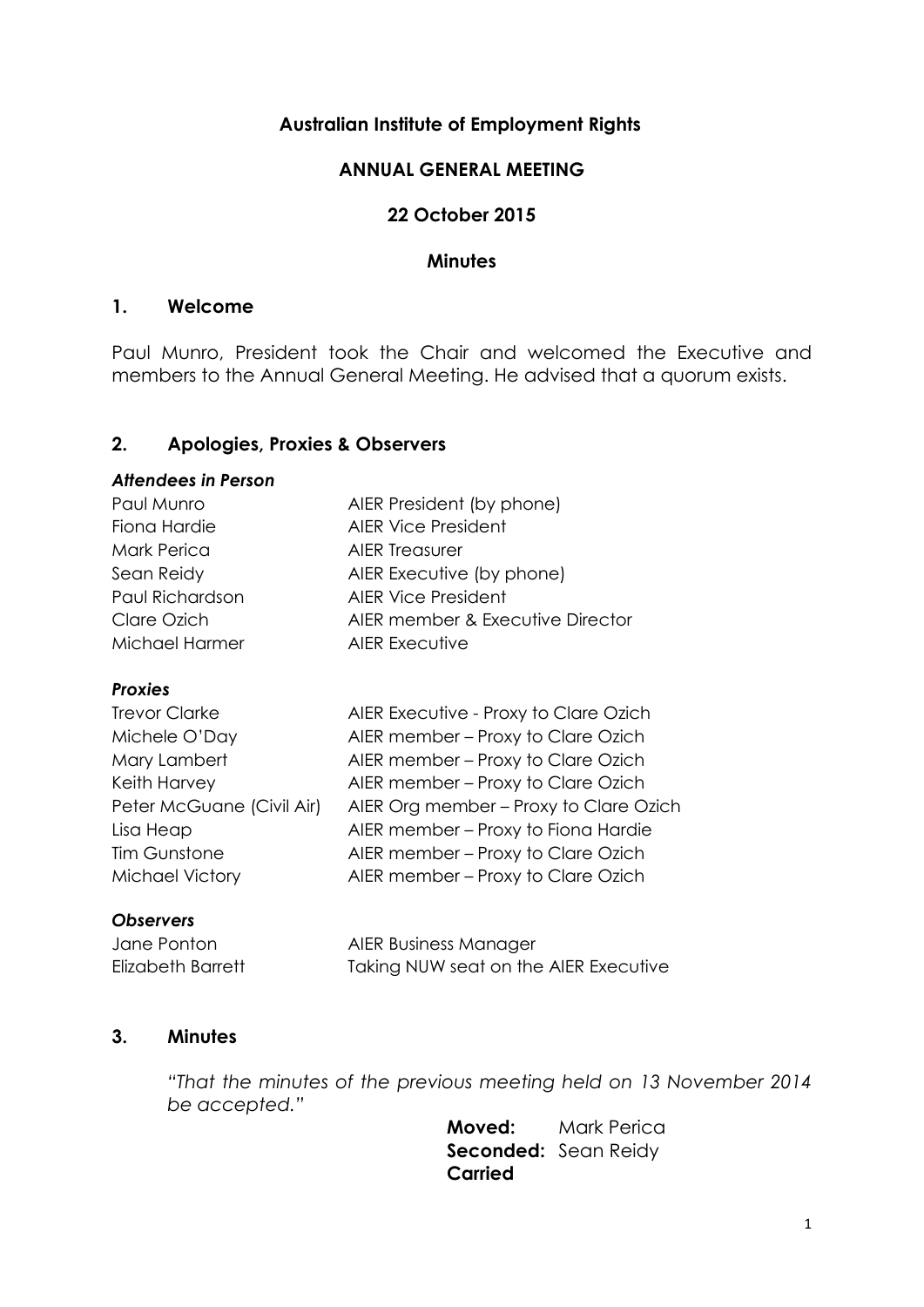# **4. President's Report**

Paul Munro, the AIER President reflected on the last year at the AIER and Clare's first year with the Institute. Harmer's contribution to the reinvigoration of the AIER was acknowledged.

Paul reflected on the 3 Executive Meetings held in 2015.

The success of the Ron McCallum Debates in 2014 and 2015 were reported on.

The publication of the Reflections book is upon us.

Paul explained his health issues have hampered his ability to put in as much as he would like.

# **5. Executive Director's Report**

Clare Ozich, Executive Director thanked Paul for his assistance at the end of the phone.

The Reflections book was provided to the AGM attendees. The book launch will be discussed later in the meeting.

The 10 year anniversary was acknowledged.

The Ron McCallum Debate was wonderful and the audio is now available on the website.

The Executive Directors work with Interns Australia and her attendance at the Regulating the Decent Work Conference was discussed. As was her input to panel discussions at the Progress Conference and the Responding to Workplace Grievance event.

Interviews by the ED on ABC and community radio was noted as providing a higher profile for the Institute.

Clare thanked the member of the Executive for their support during the year, and acknowledged Michael Harmer's return to the Executive is much appreciated.

*"The President and Executive Directors Reports were accepted as read."*

> **Moved:** Mark Perica **Seconded:** Paul Richardson **Carried**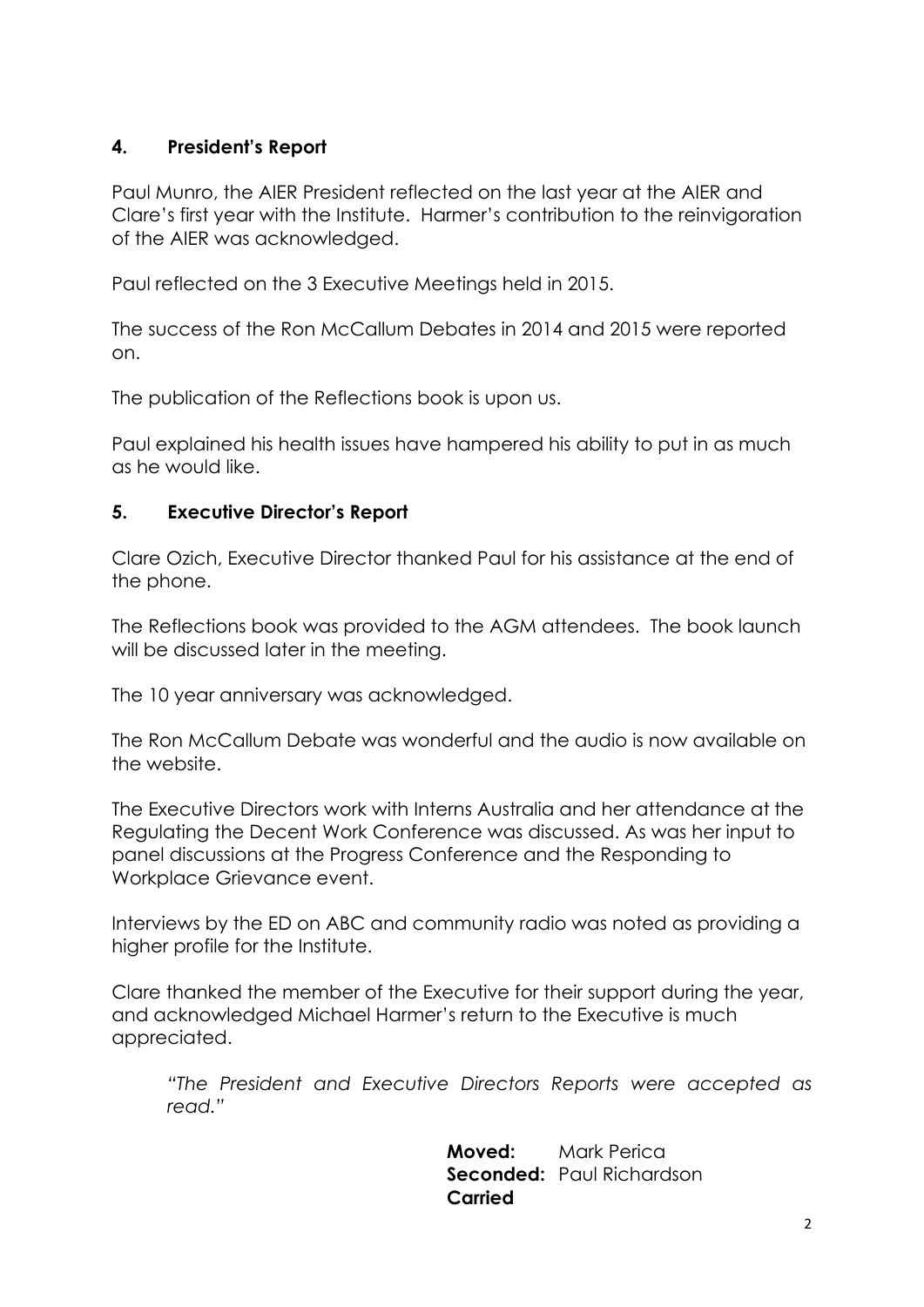# **6. Treasurer's Report**

The Treasurer, reported on the Institutes financial status at the end of the financial year. \$53,163.27 in the bank as of today.

*"That the Treasurer's Report be accepted as presented."*

**Moved:** Sean Reidy Seconded: Fiona Hardie **Carried**

# **7. Returning Officer's Report**

The Executive Director as the Returning Officer declared the following persons elected to the following positions:

| Position:                                    | <b>Office Holder</b>    |
|----------------------------------------------|-------------------------|
| President and Chair                          | Michael Harmer          |
| Treasurer                                    | <b>Mark Perica</b>      |
|                                              |                         |
| Three Vice President Representative Members: |                         |
| - Employer Representative                    | Fiona Hardie            |
| - Union Representative                       | Elizabeth Barrett (NUW) |
| - Independent Representative                 | Sean Reidy              |
|                                              |                         |
| Three Ordinary Representative Members:       |                         |
| - Union Representative                       | Trevor Clarke (ACTU)    |
| - Employer Representative                    | Vacant                  |
| - Independent Representative                 | Vacant                  |
|                                              | Tim Gunstone (NUW)      |
| Three ordinary members:                      |                         |
|                                              | Paul Munro              |

*"That the Report of the Returning Officer be accepted."*

**Moved:** Paul Richardson **Seconded:** Mark Perica **Carried**

## **8. Other Business**

The Treasurer moved a motion of thanks to Paul Munro for stepping into the role of President. Strongly endorsed by Michael Harmer.

Mark went on to thank Paul Richardson for his enormous contribution.